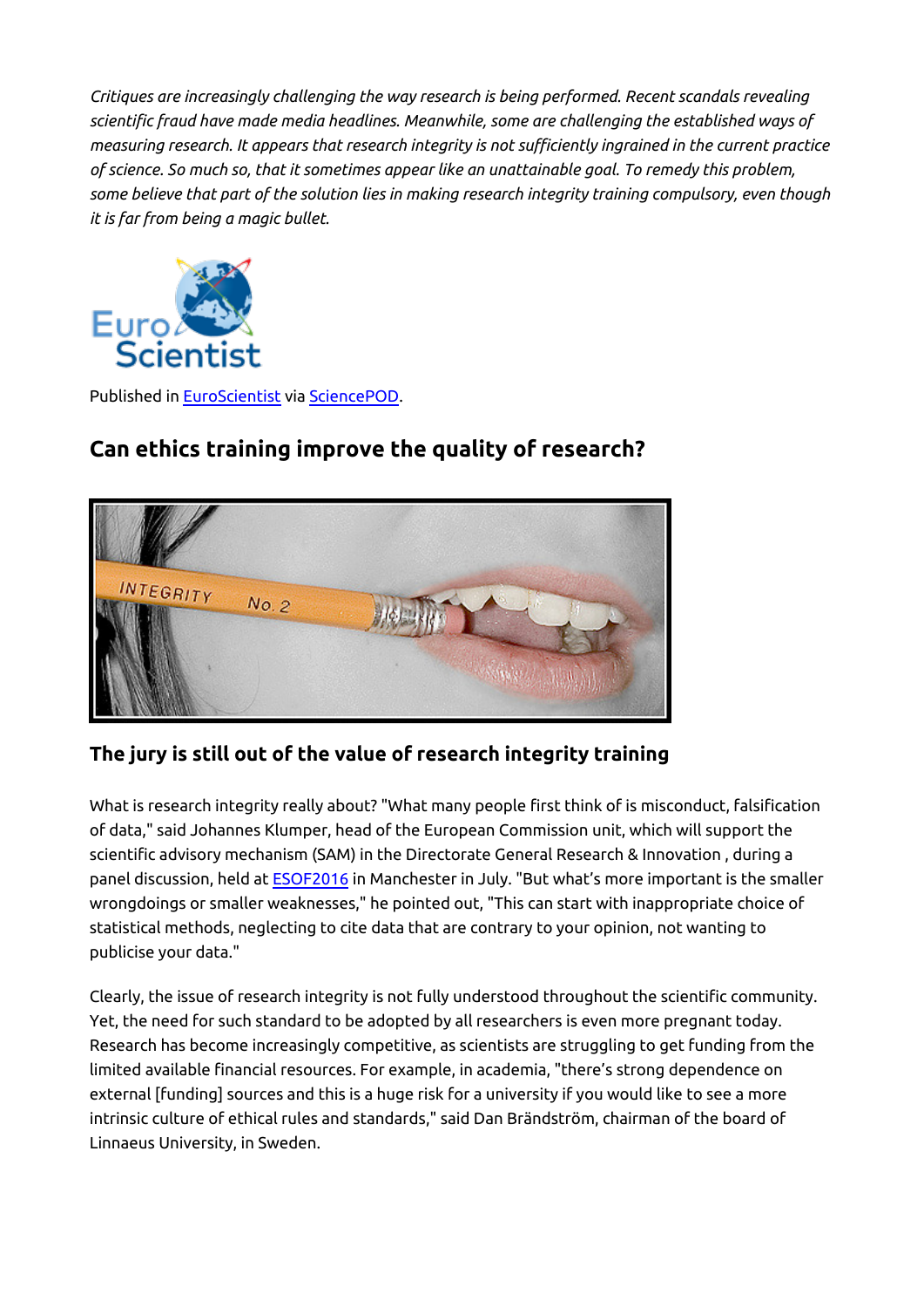This prompted the *EuroScience Policy Working Group* to discuss the issues of training as one of the solutions to help promote research integrity at ESOF2016. In this article, *EuroScientist* shares the contrasted perspectives of experts on this current issue.

## **Who is responsible?**

The matter of "research integrity is a shared responsibility," said Amanda Crowfoot, director of Science Europe, a group of European research institutions and funding agencies, based in Brussels, Belgium. This organisation [recently published](http://www.euroscientist.com/shaping-tomorrows-research-integrity) a [report](http://www.scienceeurope.org/uploads/PublicDocumentsAndSpeeches/SCsPublicDocs/Science%20_Europe_Integrity_Survey_Report_July_2016_FINAL.pdf) on research integrity practices among its member organisations. "The ultimate responsibility is with the researcher," she noted, "but the funders and performers have a huge role in actually supporting that and allowing them to actually carry out good research practice."

To do so, researchers could, for example, undergo research integrity training. "There's not a lot of training available right now," said Crowfoot. She thinks that what is needed is a "train the trainer approach to really make sure that the quality of training is there." She also believes, that, where possible, provide training throughout the whole career span of a researcher from postgraduate, postdoctoral researchers right up to senior researchers.

## **Disconnect in practice**

However, there is a lack of awareness in the community. Currently, "Young researchers don't talk about research integrity and don't know much about it," pointed out Slobodan Radicev, member of the *EuroScience* Governing Board, who was representing the voice of early career researchers. "And when they do know about it, it's because a policy came out after a scandal happened," he noted. He believes that many young researchers say that their institutions are "reactive instead of proactive." And they stressed that funders should fund more training for research integrity and as this is what's missing.

Funders clearly have a role to play. "If you want to go down a slightly more formal route, it's even possible to look at mandating researchers who receive money from a particular funding source to undergo training in research integrity," said Crowfoot. She also believes that funders can support scientists through the provision of guidance about "how to manage your data, encourage researches to make raw data available,.... support the transition to open access."

## **One size does not fit all**

For example, "EMBO has a policy programme where we look at research integrity and other issues in responsible conduct from a policy perspective: looking at options, understanding gaps, thinking about how we can improve the process," Michele Garfinkel, manager of the science policy programme at the European Molecular Biology Organisation (EMBO) pointed out. This resulted in EMBO setting up training for the scientists they are funding. The organisation became involved in [EPIGEUM](http://www.epigeum.com), an online training programme on research integrity.

There are, of course, [differences between the disciplines](http://www.euroscientist.com/navigating-ssh-research-integrity-straits-between-scylla-and-charybdis) when it comes to research integrity. "We decided that it should be broken down into natural sciences, humanities, social sciences and